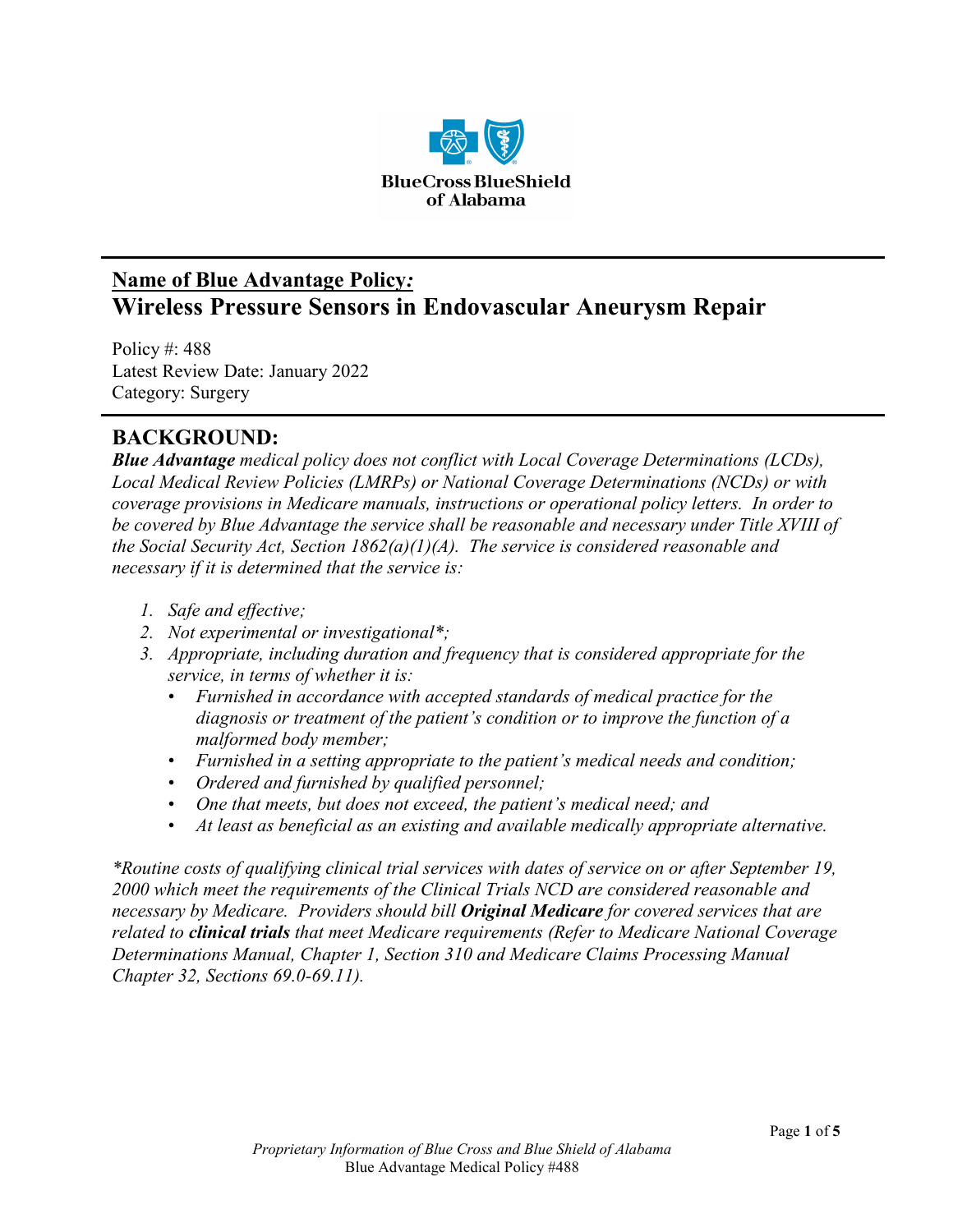### **POLICY:**

**Blue Advantage** will treat the **use of wireless pressure sensors** as a **non-covered benefit** and as **investigational** in the management (intraoperative and/or postoperative) of patients having endovascular aneurysm repair.

*Blue Advantage does not approve or deny procedures, services, testing, or equipment for our members. Our decisions concern coverage only. The decision of whether or not to have a certain test, treatment or procedure is one made between the physician and his/her patient. Blue Advantage administers benefits based on the members' contract and medical policies. Physicians should always exercise their best medical judgment in providing the care they feel is most appropriate for their patients. Needed care should not be delayed or refused because of a coverage determination.*

### **DESCRIPTION OF PROCEDURE OR SERVICE:**

Wireless sensors implanted in an aortic aneurysm sac after endovascular repair are being investigated to measure post-procedural pressure. It is thought that low pressures may correlate with positive prognoses, and high pressures may indicate the need for revision.

The goal of abdominal aortic aneurysm (AAA) repair is to reduce pressure in the aneurysm sac and thus prevent rupture. Failure to exclude the aneurysm completely from the systemic circulation results in continued pressurization. An endoleak (persistent perfusion of the aneurysmal sac) may be primary (within the first 30 days) or secondary (after 30 days). Endoleaks are reported to vary from 10–50% of cases, and there are 5 types of endoleaks. Type I endoleaks result from ineffective fixation at either end of the graft; while these can seal spontaneously, risk of rupture is high and intervention is often indicated. Type II endoleaks result from retrograde filling of the aneurysm mainly from lumbar and/or inferior mesenteric arteries. Risk of rupture is less than with Types I and III, and Type II endoleaks can often be monitored when the aneurysm is shrinking. Type III endoleaks are caused by failure of the implanted graft and include development of holes, which need to be treated aggressively. Type IV endoleaks are caused by the porosity of the graft fabric. Type V endoleaks are referred to as endotension and correspond to continued aneurysm expansion in the absence of a confirmed endoleak. Endoleaks, particularly Types I and III, lead to continued sac pressurization and therefore may be considered technical failures of endovascular aneurysm repair (EVAR).

The completeness of exclusion or absence of endoleaks is evaluated by intraoperative angiography. However, interpretation of images can be problematic, and it can also cause patient morbidity due to the dye load from repeated injections of contrast material. Direct measurement of sac pressure provides a physiologic assessment of success. Studies have used direct sac pressure measurements with a catheter; the drawback of this approach is the interference by the catheter during endovascular repair and the inability to leave it in place. Since endoleaks may also develop subsequent to the time of surgery, magnetic resonance imaging (MRI), and ultrasound are used in monitoring the aneurysmal sac. Percutaneous catheter-based approaches can also be used to measure intrasac pressures postoperatively.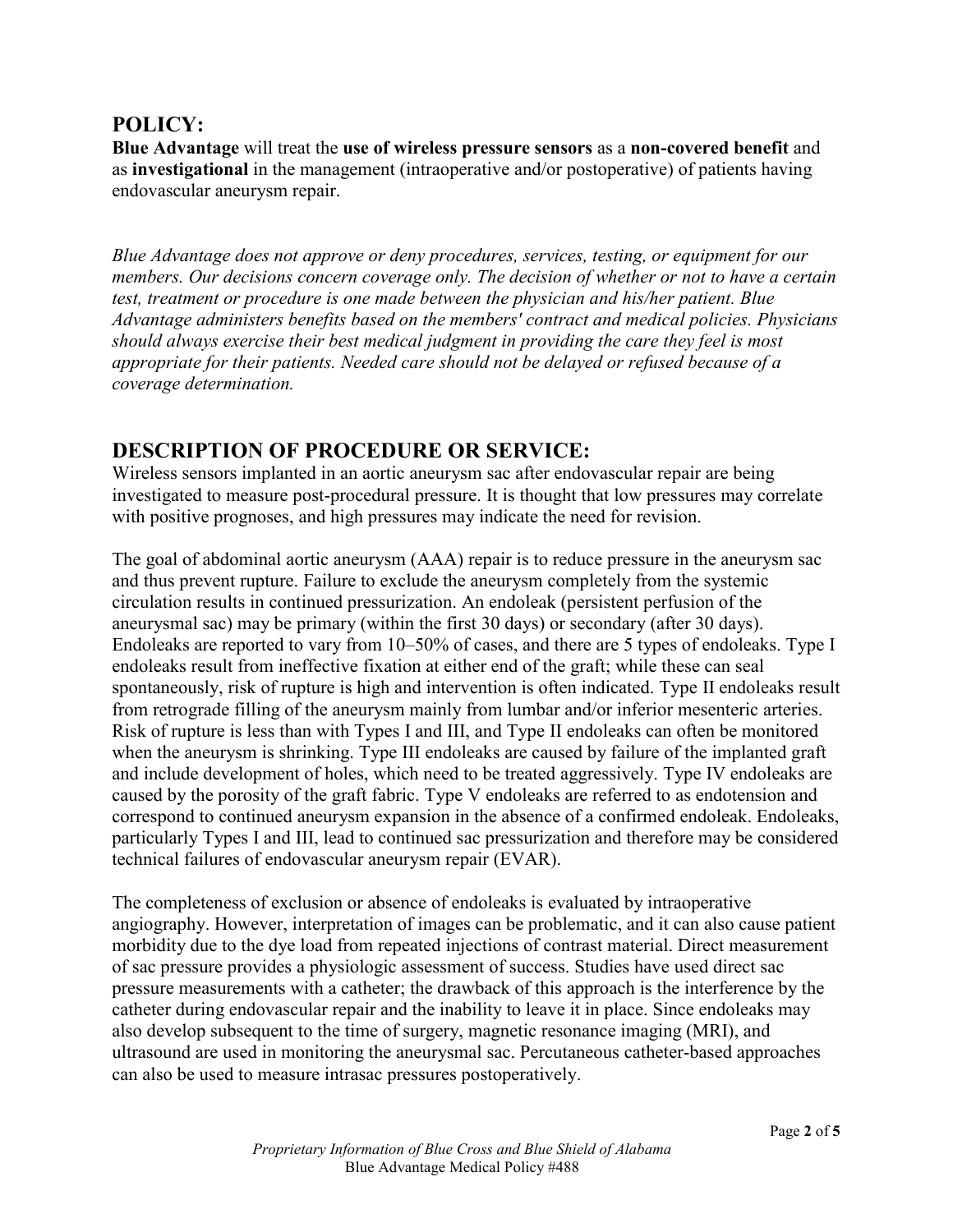Several factors determine aneurysm sac pressure after EVAR. These include graft-related factors, such as endoleak, graft porosity, and graft compliance and anatomic factors, such as patency of aneurysm side branches, aneurysm morphology, and the characteristics of aneurysm thrombus.

Wireless implantable pressure-sensing devices are being evaluated to monitor pressure in the aneurysm sac. These implanted devices use various mechanisms to wirelessly transmit pressure readings to devices for measuring and recording pressure. These devices have the potential to improve outcomes for patients who have had endovascular repair. They may change the need for or the frequency of monitoring of the aneurysm sac using contrast-enhanced computed tomography (CT) scans and may improve postoperative monitoring. However, the accuracy of these devices must be determined, and potential benefits and risks must be considered and evaluated. At present, 2 types of systems are being evaluated: radiofrequency and ultrasoundbased systems.

### **KEY POINTS:**

The most recent literature search was reviewed through January 18, 2022.

#### **Summary of Evidence**

For individuals who have received endovascular aneurysm repair who are monitored with wireless pressure sensors, the evidence consists of case series. Relevant outcomes are test accuracy and validity, resource utilization, and treatment-related morbidity. Evidence from small case series is insufficient to indicate whether use of this device improves clinical outcomes. Also, the performance over time needs to be addressed. Work is also needed to determine the type and number of devices that might best be used in monitoring given that sac compartmentalization might lead to a pressure-sensing device missing an endoleak. It also is not known whether there might be serious long-term complications from this implanted device. Furthermore, the extent to which the device can reduce imaging requirements following EVAR (via direct comparison with CT) is undetermined. The evidence is insufficient to determine the effects of the technology on health outcomes.

#### **Practice Guidelines and Position Statements**

No guidelines or position statements were identified.

#### **U.S. Preventive Services Task Force Recommendations**

Not applicable

### **KEY WORDS:**

Abdominal Aortic Aneurysm, Pressure Sensor or Monitor, EndoSure Pressure Sensor, Abdominal Aortic Aneurysmal Sac, CardioMEMS, EndoSure, Impressure, AAA, Endovascular repair, wireless pressure sensor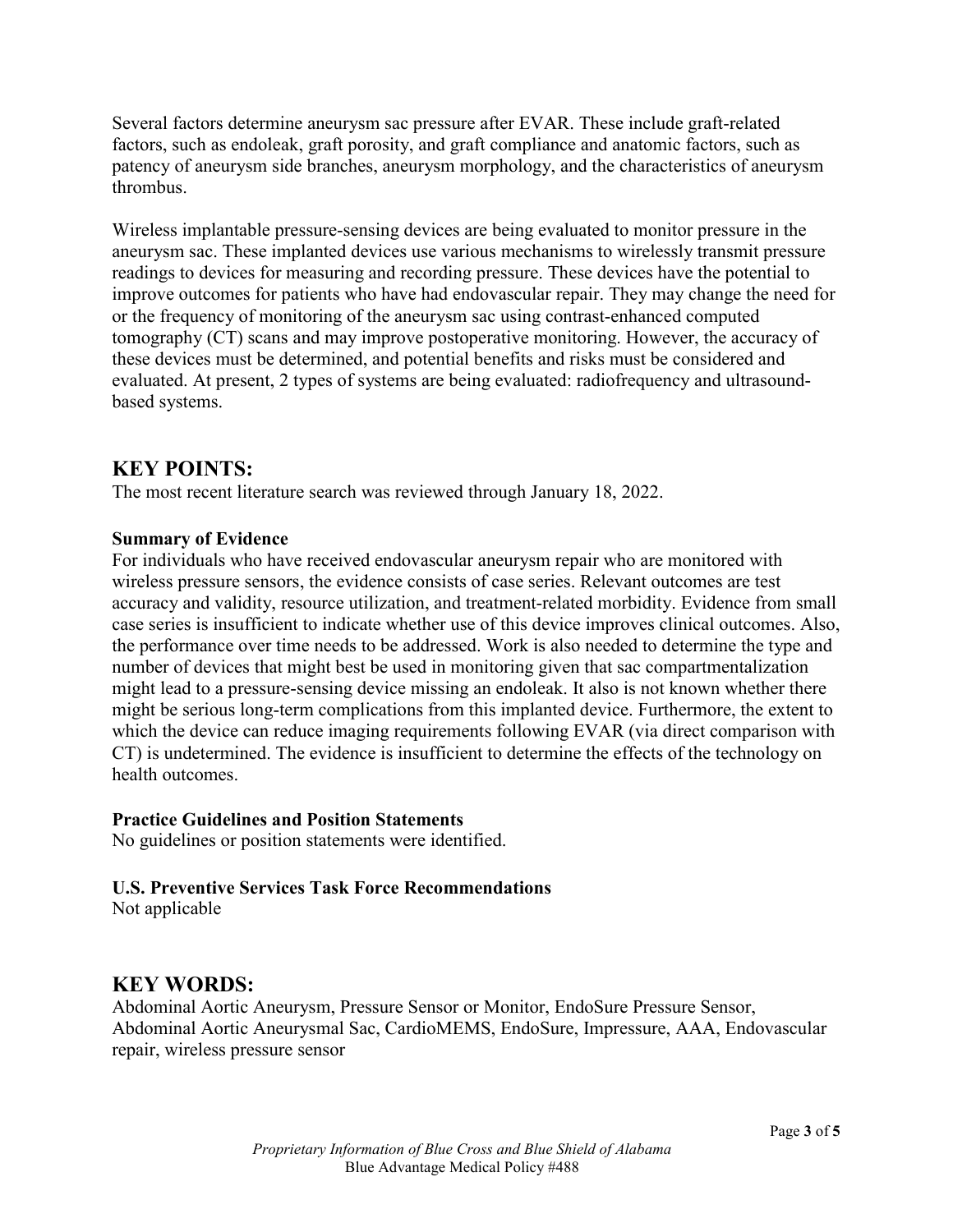## **APPROVED BY GOVERNING BODIES:**

In October 2006, the EndoSure™ Wireless AAA Pressure Measurement System (CardioMEMS; now St. Jude Medical, Minneapolis, MN) was cleared for marketing by the U.S. Food and Drug Administration (FDA) through the 510(k) process. FDA determined that this device was substantially equivalent to legally marketed predicate devices. The FDA labeling indications noted that the device is intended for measuring intrasac pressure during endovascular AAA repair. It also noted that it may be used as an adjunctive tool in the detection of intraoperative endoleaks. In March 2007, additional language was added, stating that the CardioMEMS device may be used to measure intrasac pressure during thoracic aortic aneurysm repair.

### **BENEFIT APPLICATION:**

Coverage is subject to member's specific benefits. Group specific policy will supersede this policy when applicable.

# **CURRENT CODING:**

#### **CPT Codes:**

As of 01/01/2018, there is no specific code for this procedure. Unlisted code 93799 could be utilized.

### **REFERENCES:**

- 1. Dias NV, Ivancev K, Malina M et al Intra-aneurysm sac pressure measurements after endovascular aneurysm repair: differences between shrinking, unchanged, and expanding aneurysms with and without endoleaks. J Vasc Surg 2004; 39(6):1229-35.
- 2. Ellozy SH, Carroccio A, Lookstein RA et al Abdominal aortic aneurysm sac shrinkage after endovascular aneurysm repair: correlation with chronic sac pressure measurement. J Vasc Surg 2006; 43(1):2-7.
- 3. Golzarian J, Valenti D. Endoleakage after endovascular treatment of abdominal aortic aneurysms: Diagnosis, significance and treatment. Eur Radiol 2006; 16(12):2849-57.
- 4. Hoppe H, Segall JA, Liem TK et al Aortic aneurysm sac pressure measurements after endovascular repair using an implantable remote sensor: initial experience and short-term follow-up. Eur Radiol 2008; 18(5):957-65.
- 5. IOM (Institute of Medicine). 2011. Clinical Practice Guidelines We Can Trust. Washington, DC: The National Academies Press.
- 6. Ohki T, Ouriel K, Silveira PG et al Initial results of wireless pressure sensing for endovascular aneurysm repair: the APEX Trial--Acute Pressure Measurement to Confirm Aneurysm Sac EXclusion. J Vasc Surg 2007; 45(2):236-42.
- 7. Parsa CJ, Daneshmand MA, Lima B et al Utility of remote wireless pressure sensing for endovascular leak detection after endovascular thoracic aneurysm repair. Ann Thorac Surg 2010; 89(2):446-52.